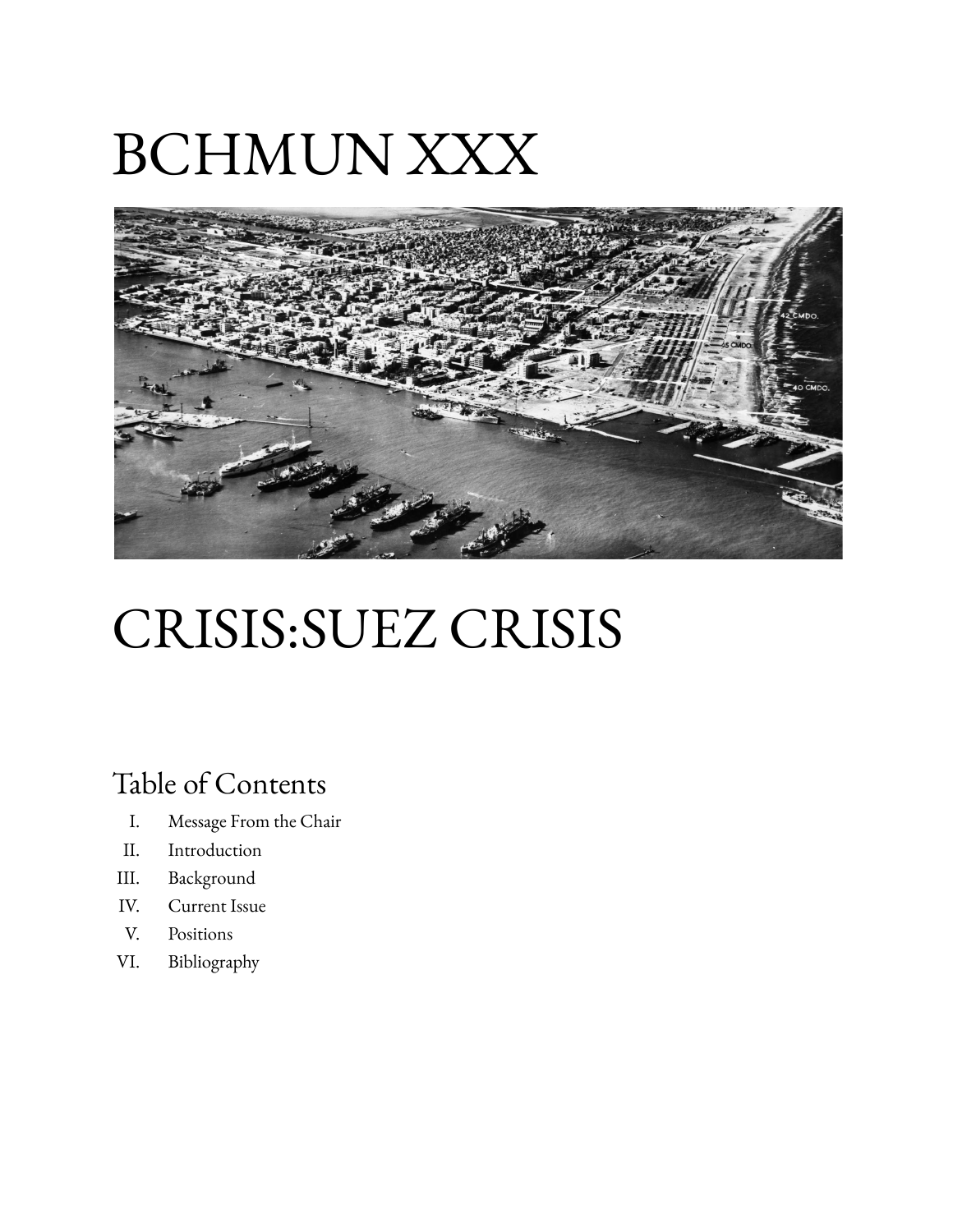

#### I. Message from the Chairs Dear Delegates,

It is my pleasure to welcome you to the Model United Nations Crisis Committee on the Suez Crisis. This is a very interesting and complex issue that I cannot wait to have you discuss and try to resolve when we finally begin. I am so happy to finally be hosting an in person conference for the first time in 2 years. I am sure you guys are aswell, I look forward to getting back to what makes Model UN so fun for everyone, and I hope that this committee will be fun for everyone.

I began Model UN in 7th grade in BC Highs middle school program And now as a senior I am in my 6th year in the club. Currently I am a member of our clubs cabinet and an organizer for BCHMUN XXX. I love Model UN because I think it serves as a great way for people to develop speaking and diplomatic skills, being able to solve issues calmly is a much needed skill in today's society. I have attended many conferences in my time in the club and have had many experiences, my favorite was definitely traveling to Virginia to attend a college conference in November of 2019.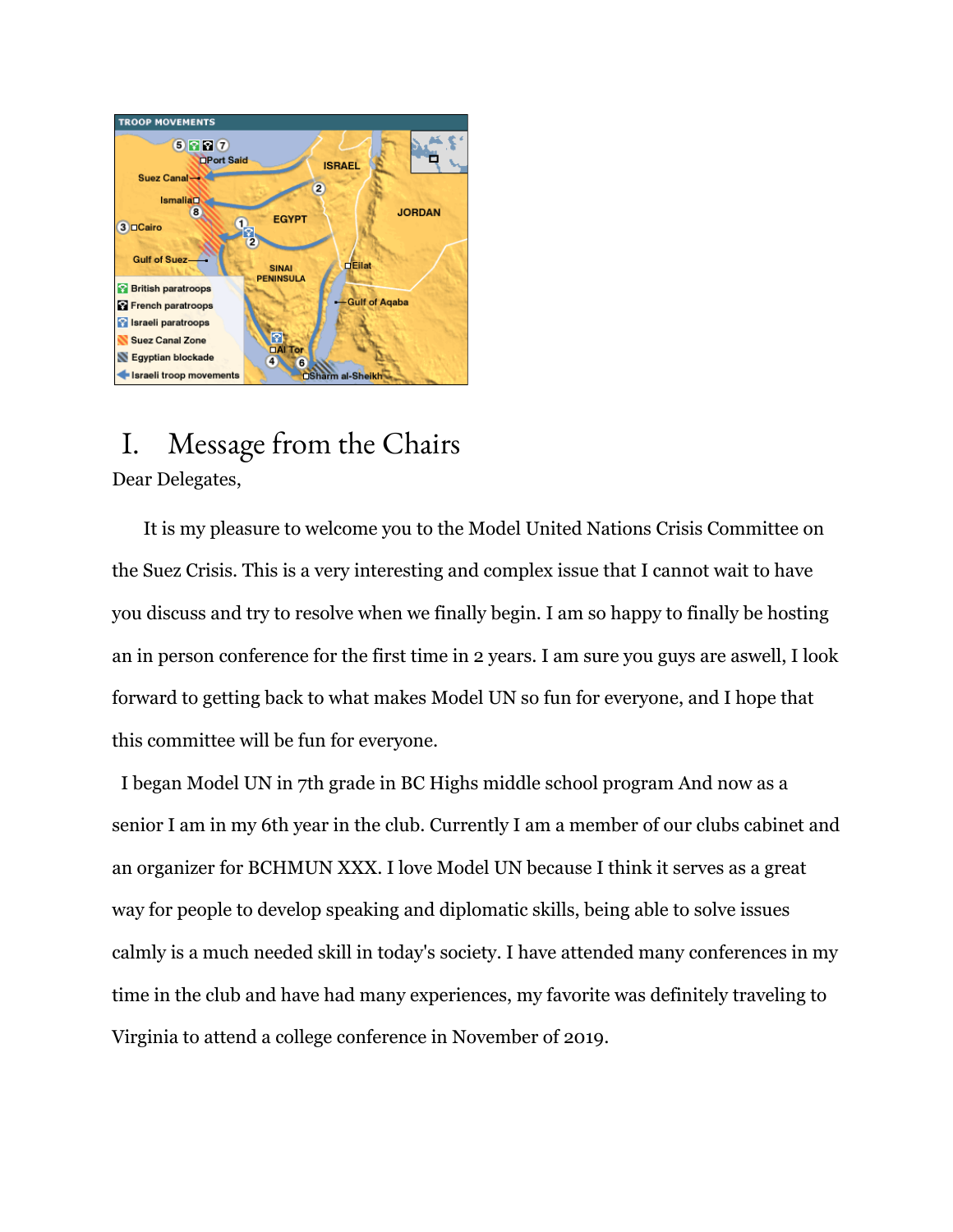This is my second time chairing a committee in MUN, last year I chaired a security council committee on Taliban war crimes, and the year before I had served as a co-chair in BCMUN in the Security Council:Hong Kong committee. Some of my other school activities include tennis and cross country. Also, **if you wish to have your position paper considered for an award please email it to me @[jj.meli22@students.bchigh.edu](mailto:jj.meli22@students.bchigh.edu) by the start of our committee.**

Sincerely, Jake Meli

### II. Background

The Suez Canal was opened in 1869, after ten years of work financed by the French and Egyptian governments. In 1875, as a result of debt and financial crisis, Egypt was forced to sell its shares in the canal operating company to the British government. The Suez Canal e Served as major strategic location for the British Empire in the first and Second World War and became the most vital canal for oil transportation on the planet. After the end of WW2 Britain began a slow withdrawal from it's positions globally, but strengthened its positions in the Suez. In October 1951, the Egyptian government unilaterally abrogated the Anglo-Egyptian Treaty of 1936, the terms of which granted Britain a lease on the Suez base for 20 more years, but Britain refused to withdrawal. Further, President Nasser of Egypt who has been continually allying himself closer with the Soviet Bloc has been promising for radical change to the state of the Canal. This event coincided with the formation of the state of Israel and the ensuing Arab-Israeli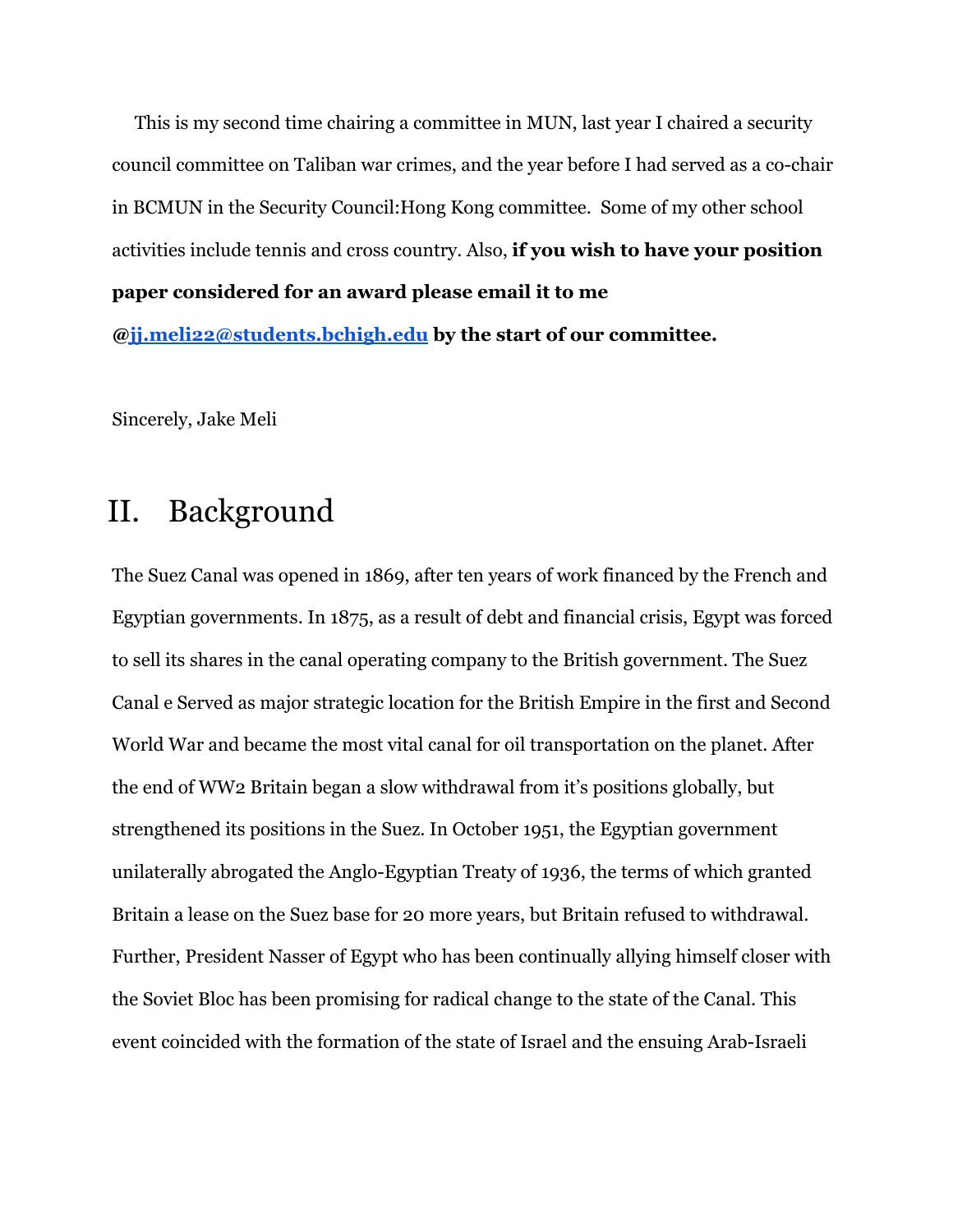war. Israel's position with the west and the ongoing early phases of the Cold War turned this struggle over the canal into a defining moment for the era.

#### IV. Current Issue

On 26 July, in a speech in Alexandria, Nasser gave a riposte to Dulles. During his speech he deliberately pronounced the name of Ferdinand de Lesseps, the builder of the canal, a code-word for Egyptian forces to seize control of the canal and implement its nationalisation. The nationalisation surprised Britain and its Commonwealth, who's government responded in protest and international condemnation. Since the U.S. government did not support the British protests, the British government decided in favour of military intervention against Egypt to avoid the complete collapse of British prestige in the region. The French Prime Minister Guy Mollet, outraged by Nasser's move, determined that Nasser would not get his way. Planning for an operation between Britain, France, and Israel began, as all three nations had interest in the region. This committe takes place beginning on November 8th, 1957. At this point Franco-British troops have already launched operation Musketeer, securing the canal and nearby ports in paratroopers with low casualties. Israel has also made an offensive into the Sinai with little resistance, with their advance continuing by the day. It will be up to this committee to agree on a solution to bring peace to the region and prevent further escalation.

#### V. Positions

#### Delegate Nations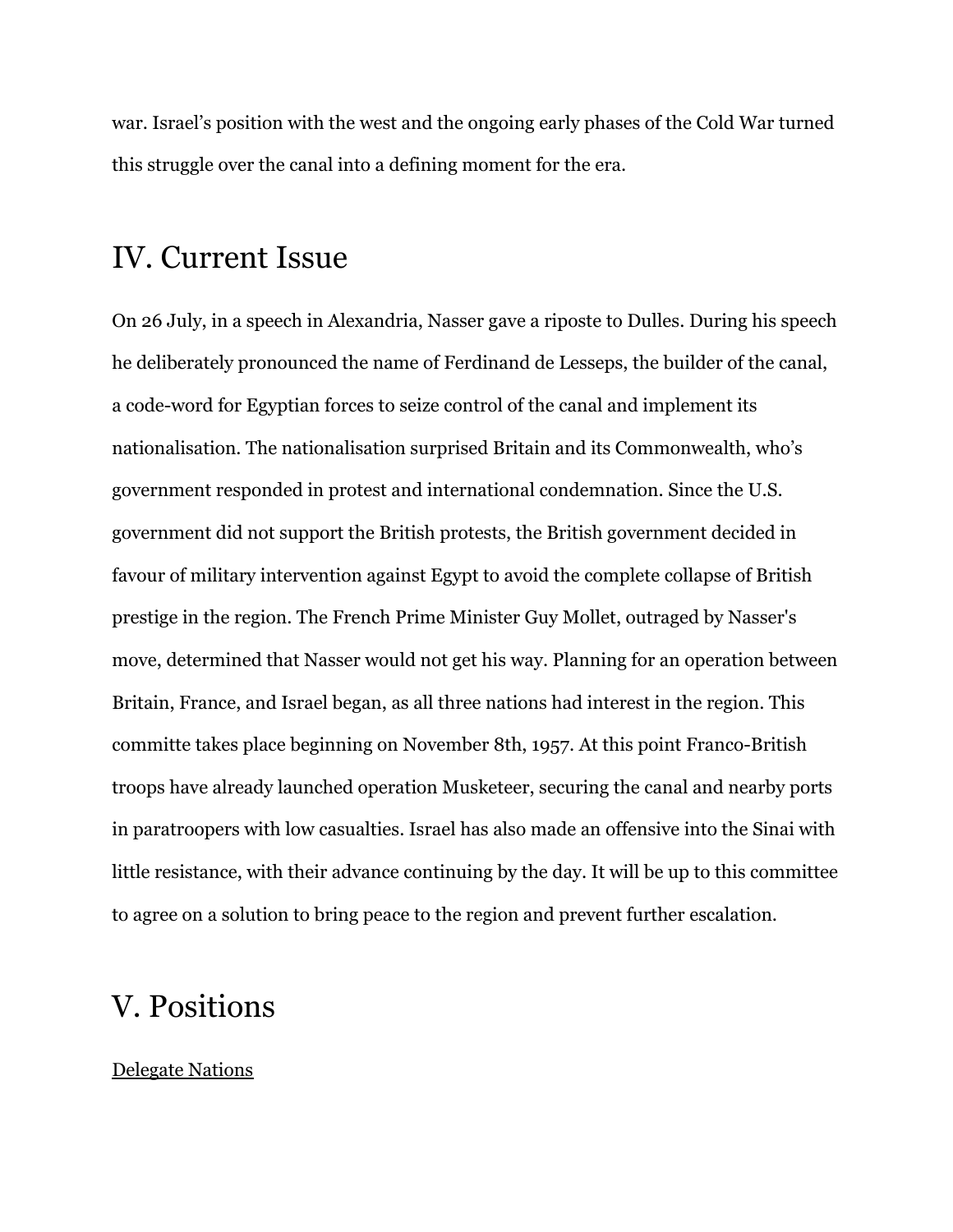Israel

United Kingdom

France

Egypt

United States

USSR

Canada

Australia

New Zealand

Pakistan

Czechoslovakia

Saudi Arabia

Jordan

Turkey

Iraq

Syria

Brazil

Peru

China

Algeria

Ideology